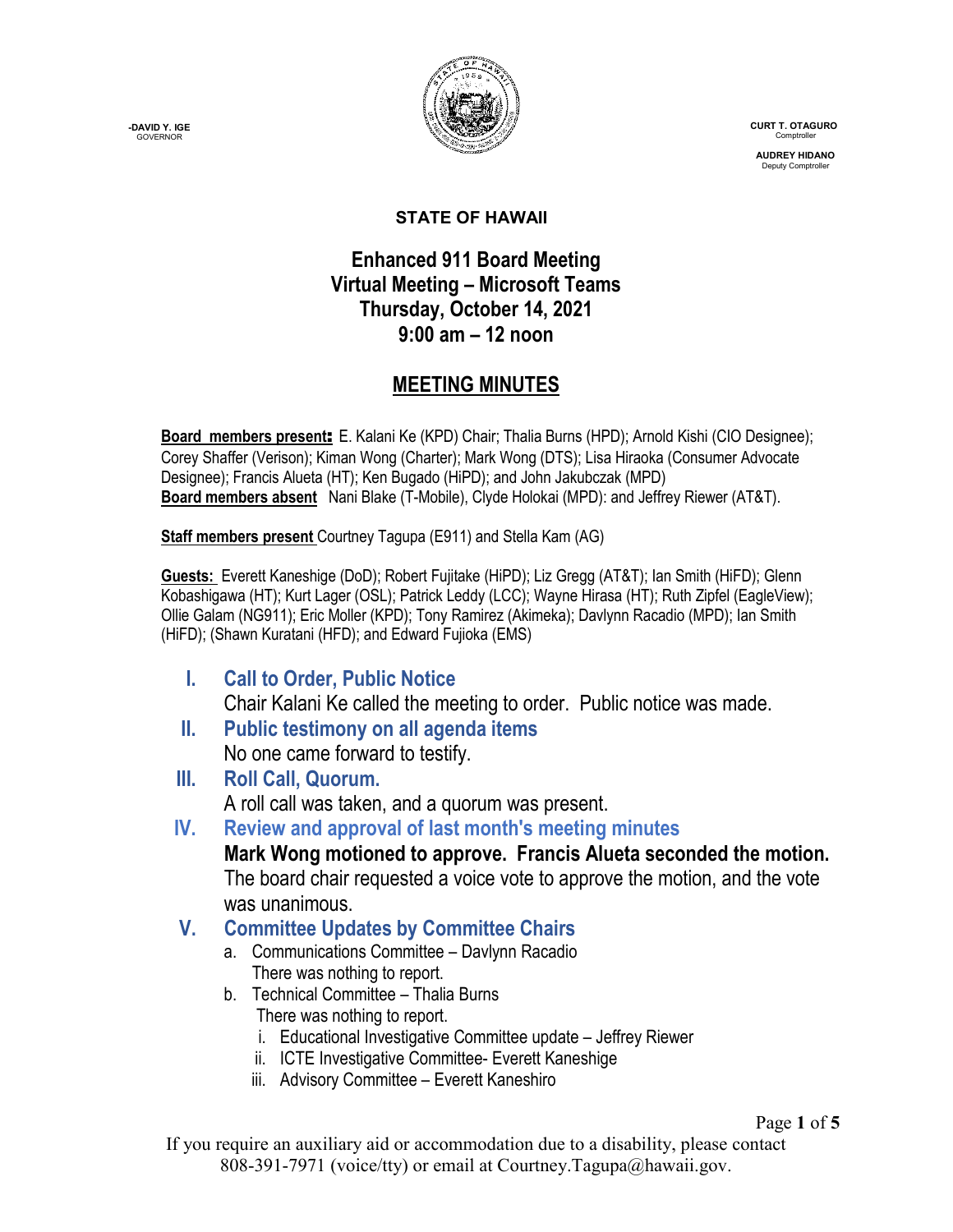- c. Finance Committee Kiman Wong There was nothing further to report.
	- i. Review of monthly and Y-T-D Cash Flow

# **VI. PSAP Status Updates**

- a. Kauai PSAP Kalani Ke Nothing further to report.
- b. Oahu HPD Aaron Farias Nothing further to report.
- c. Oahu HFD Shawn Kuratani Nothing further to report.
- d. Oahu EMS Edward Fujioka Nothing further to report.
- e. Molokai Clyde Holokai Nothing further to report
- f. Maui PD John Jakubczak Nothing further to report.
- g. Hawaii PD Kenneth Bugado, Jr. Nothing further to report.
- h. Hawaii FD Ian Smith Nothing further to report.

## **VII. Executive Director's Report**

a. Discussion on Act 220 (eff. January 1, 2022) regarding permanent changes to the Sunshine Law to allow remote meetings.

A summary of the new sunshine laws regarding Virtual Meetings is attached.

## **VIII. Items for Discussion, Consideration, and Action**

- a. 911 Timeline update
- b. FirstNet update Kenison Tejada Liz Gregg acknowledged that she was available for calls and presentations. There was nothing further to report.
- c. Request for funding approval:
	- 1. EMS- Central Square CAD License \$51,000.

Kiman Wong motioned to amend the agenda to increase the amount of the CAD License from \$51,000 to \$51,240. The Board Chair requested a voice vote to approve the amendment, and the amendment was unanimously approved.

Thalia Burns motioned to approve funding for the CAD License for \$15,240. Lisa Hiraoka seconded the motion. The board chair requested a voice vote, and the motion was unanimously approved.

### **IX. Announcements**

- **a. Future Virtual meeting dates (9 am – 12:00 pm).**
	- i. Wednesday, November 10, 2021 (Combined meeting)
	- ii. Thursday, December 9, 2021 (Combined meeting)
	- iii. Thursday, January 13, 2022 (Combined meeting)
	- iv. Thursday, February 10, 2022 (Combined meeting)
	- v. Thursday, March 10, 2022 (Combined meeting)
	- vi. Thursday, April 14, 2022, (Combined meeting)
- b. **Future Conference Dates (3 months of advanced approval required**):
	- i. NENA Standards & Best Practices Conference, Jan 17-20, 2022, San Diego, CA.

Page **2** of **5**

If you require an auxiliary aid or accommodation due to a disability, please contact 808-391-7971 (voice/tty) or email at Courtney.Tagupa@hawaii.gov.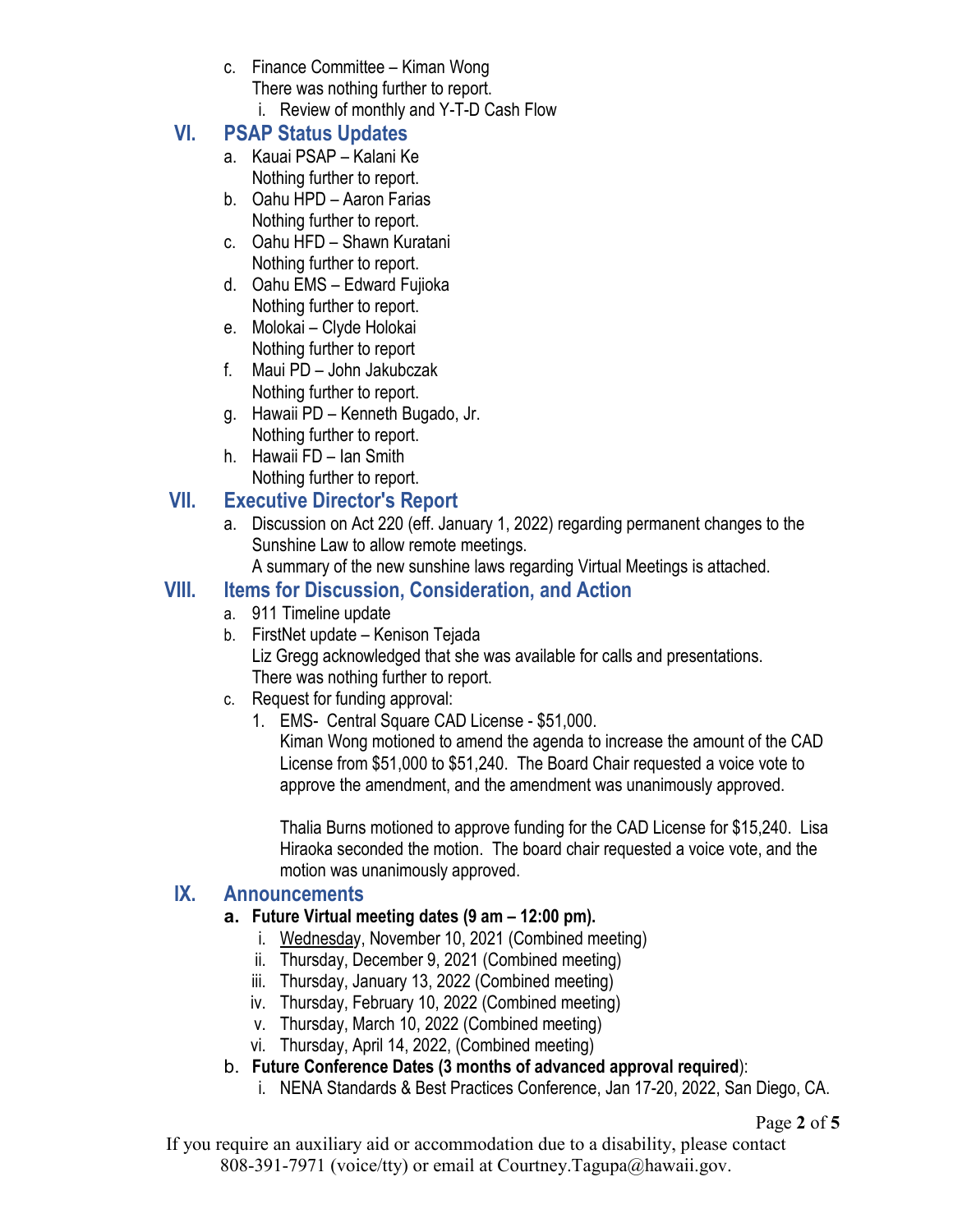- ii. E911 GTW, February 13-16, 2022, Wash. DC.
- iii. NENA Conference, June 11-16, 2022, Louisville, KY.
- **c. Others**

## **X. Open Forum: Public comment on issues not on the agenda for consideration for the next meeting's board agenda.**

There was no public comment on issues not on the agenda for consideration for the next meeting's board agenda.

### **XI. Adjournment.**

John Jakubczak motioned to adjourn. Mark Wong seconded the motion, and the board chair requested a voice vote, and the motion was unanimously approved, and the meeting was adjourned.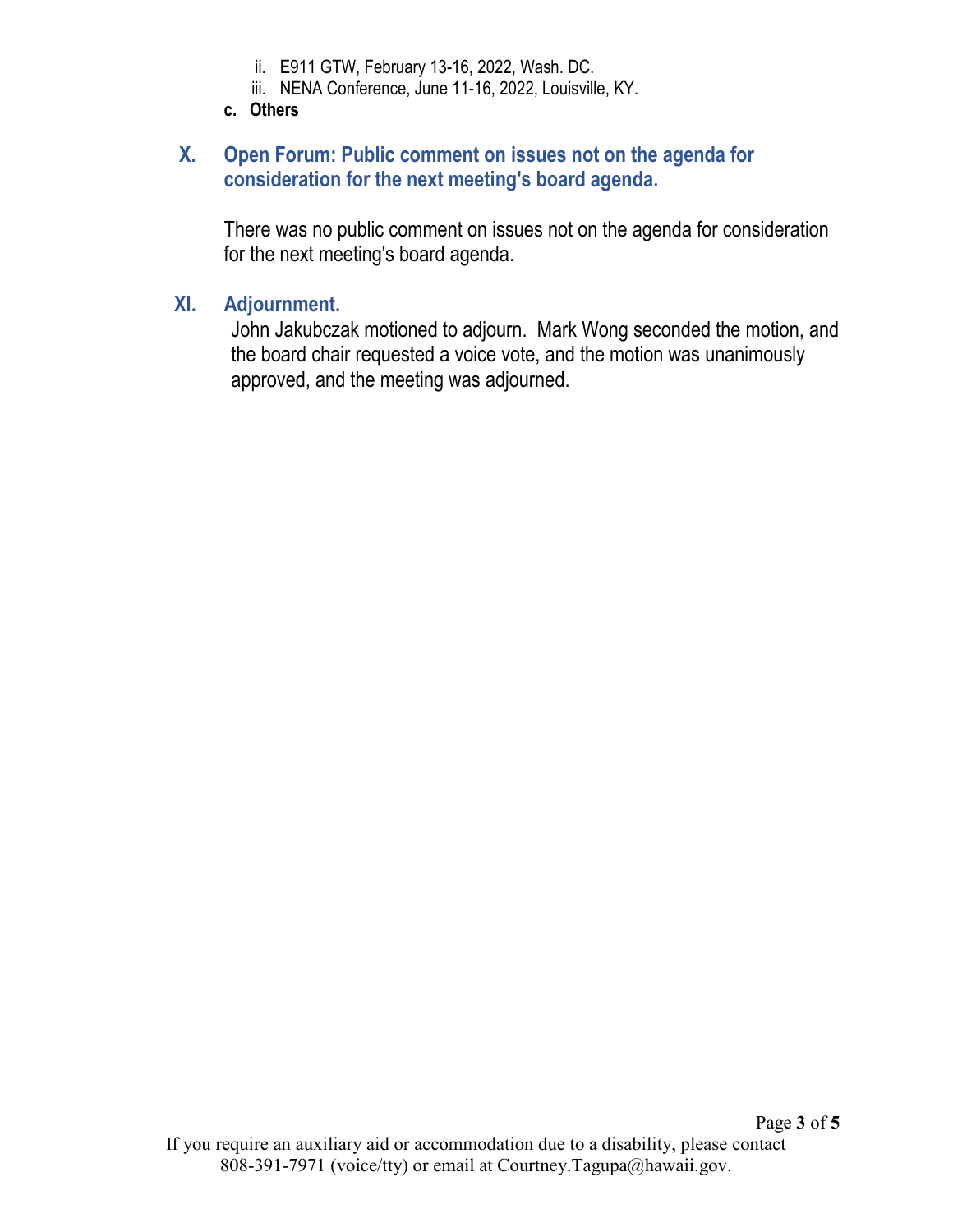#### **Sunshine Law Amendments Allowing Remote Meetings**

#### **NEW MEETING OPTION: REMOTE MEETING**

1. Boards will be given the option under the Sunshine Law to hold remote meetings so the members of the board and the public may participate from their homes, workplaces, or other locations without having to show up in person at a physical meeting site.

2. The Board must also provide at least one mandated physical location, with guaranteed connection via ICT (interactive conference technology). The board may also provide convenience additional physical locations, but without being required to terminate the meeting if connectivity is interrupted or lost to those courtesy sites.

3. If ICT connection for the mandated physical location is lost, the meeting must recess until the connection is restored. If the audio is restored the meeting can proceed as audio, assuming the notice adequately access the reconvened meeting, but the board cannot act on items involving visual aids unless those are shared with all participants, and all speakers must state their name when making remarks.

4. If the connection cannot be restored within 30 minutes, the board must either continue the meeting to a reasonable date and time as previously set out in the notice or terminate the meeting.

5. For transparency, board members who are participating remotely from their homes or other private locations must announce who is at the private location with them. The board must also announce the names of participating members at the beginning of the meeting, and voting must be by roll call except where a vote is unanimous.

6. A quorum of board members must be visible online, except when full visibility cannot be restored after a connection problem, or during executive sessions closed to the public when board members need only be audible.

7. To ensure confidentiality for the executive session, the names of authorized participants must be announced, and the participants must confirm that no unauthorized person is present, and if the online meeting platform is one that shows who is connected, the person running the meeting must confirm that only the authorized participants are connected.

#### **CURRENT MEETING OPTION AS REVISED: MULTI-SITE MEETING**

1. Boards will have the option to hold a multi-site meeting, in which the meeting is held across two or more physical locations connected by ICT. For this option, all meeting locations must be open to the public and listed on the notice, and board members can participate only from the noticed locations. Only a member hampered by a disability may can participate remotely from a private location after announcing who else is present with the member.

2. Boards will not have to automatically terminate a meeting if ICT connectivity is lost between the official meeting sites. Boards will have 30 minutes to restore connectivity between the official meeting sites before having to either terminate or, with adequate notice, continue the meeting to a reasonable time and place.

3. These requirements, however, do not apply to the additional locations where no board members will be present and which OIP formerly referred to as "courtesy" sites. Boards may

If you require an auxiliary aid or accommodation due to a disability, please contact 808-391-7971 (voice/tty) or email at Courtney.Tagupa@hawaii.gov.